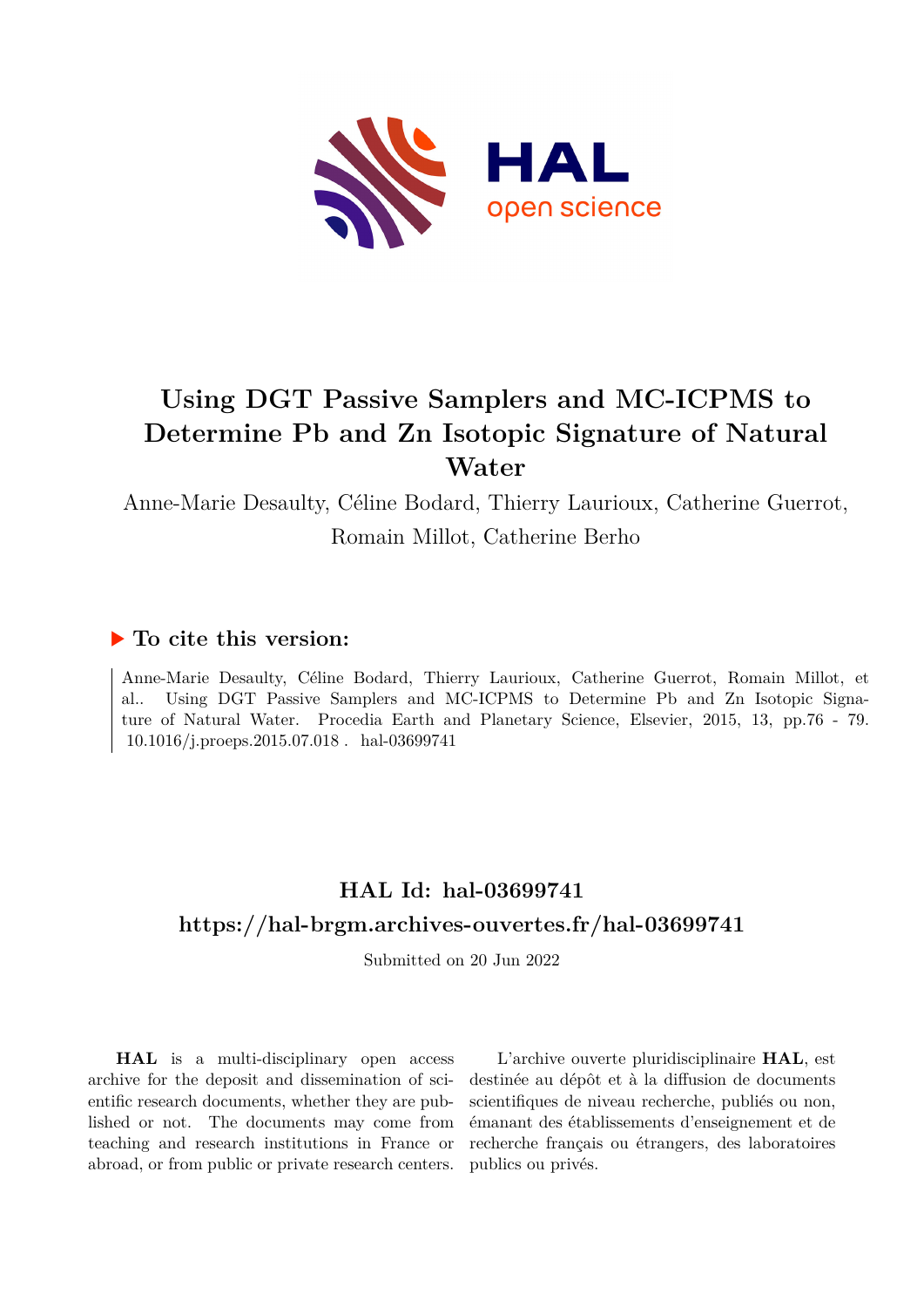

Available online at www.sciencedirect.com



Procedia **Earth and Planetary Science** 

Procedia Earth and Planetary Science 13 (2015) 76 - 79

## 11th Applied Isotope Geochemistry Conference, AIG-11 BRGM

# Using DGT passive samplers and MC-ICPMS to determine Pb and Zn isotopic signature of natural water

Anne-Marie Desaulty\*, Céline Bodard, Thierry Laurioux, Catherine Guerrot,

## Romain Millot and Catherine Berho

*BRGM, Laboratory Division - Orléans, France*

#### **Abstract**

Increasing numbers of studies use zinc (Zn) and lead (Pb) isotopic compositions to track anthropogenic pollutions in surface water and groundwater. However, given the low content in Pb and Zn in natural waters, we are often restricted for analysis by MC-ICPMS. One solution is to use passive Diffusive Gradients in Thin films (DGT) samplers for in-situ preconcentration of these metals. The technique of DGT is a useful tool for in situ measurements of metals concentration in surface waters. In these devices, labile fractions of metals are fixed in a layer of chelex resin after diffusion through a polyacrylamide gel. The goal of this study is to validate the use of DGT samplers to determine the isotopic signature of dissolved metals. We focused our work on Zn and Pb isotopic systems. First, this development was tested under laboratory conditions using mineral water (Volvic) spiked in Zn and Pb. The second experiment was performed in 3 PVC columns simulating piezometer systems with 3 different water flow rates (1, 2 and 4 meters/day). Two protocols were used to extract metals from chelex resin: the "classical" protocol in one step and a more recent protocol in three steeps. For Zn isotopes, a fractionation of 0.06‰ between dissolved and adsorbed metal is measured , likely related to diffusion processes. However, in agreement with systematics of diffusion-driven fractionation in solution, this Zn fractionation is systematic, and can therefore be corrected. Despite a recovery yield of 80% the extraction protocol 1, commonly used, does not induce isotopic fractionation. Moreover, this protocol provides a weak amount of metal pollution compared to protocol 2.

In the case of Pb, no measurable fractionation could be observed within the reported precision of MC-ICPMS measurements. The tests performed in an experimental system simulating a piezometer suggest that DGT samplers are suitable for studies of the Zn and Pb isotopic composition in water with a low water flow rate.

© 2015 The Authors. Published by Elsevier B.V. © 2015 The Authors. Published by Elsevier B.V. This is an open access article under the CC BY-NC-ND license (http://creativecommons.org/licenses/by-nc-nd/4.0/).

*Keywords:* DGT; lead isotopes; zinc isotopes; MC-ICPMS; surface water; groundwater Peer-review under responsibility of the scientific committee of AIG-11

### **1. Introduction and objective of this study**

Several studies have shown the interest of Zinc (Zn) and lead (Pb) isotopic compositions to track anthropogenic pollutions in surface water and groundwater<sup>1,2</sup>. However, given the low content in Pb and Zn in natural waters, several litres are needed to perform a single isotopic analysis by MC-ICPMS. One solution is to use DGT (Diffusive Gradients in Thin films) passive samplers for in-situ pre-concentration of these metals. In

\* Corresponding author. Tel.: +33-(0)23-864-3585; fax: +33-(0)23-864-3925. *E-mail address:* am.desaulty@brgm.fr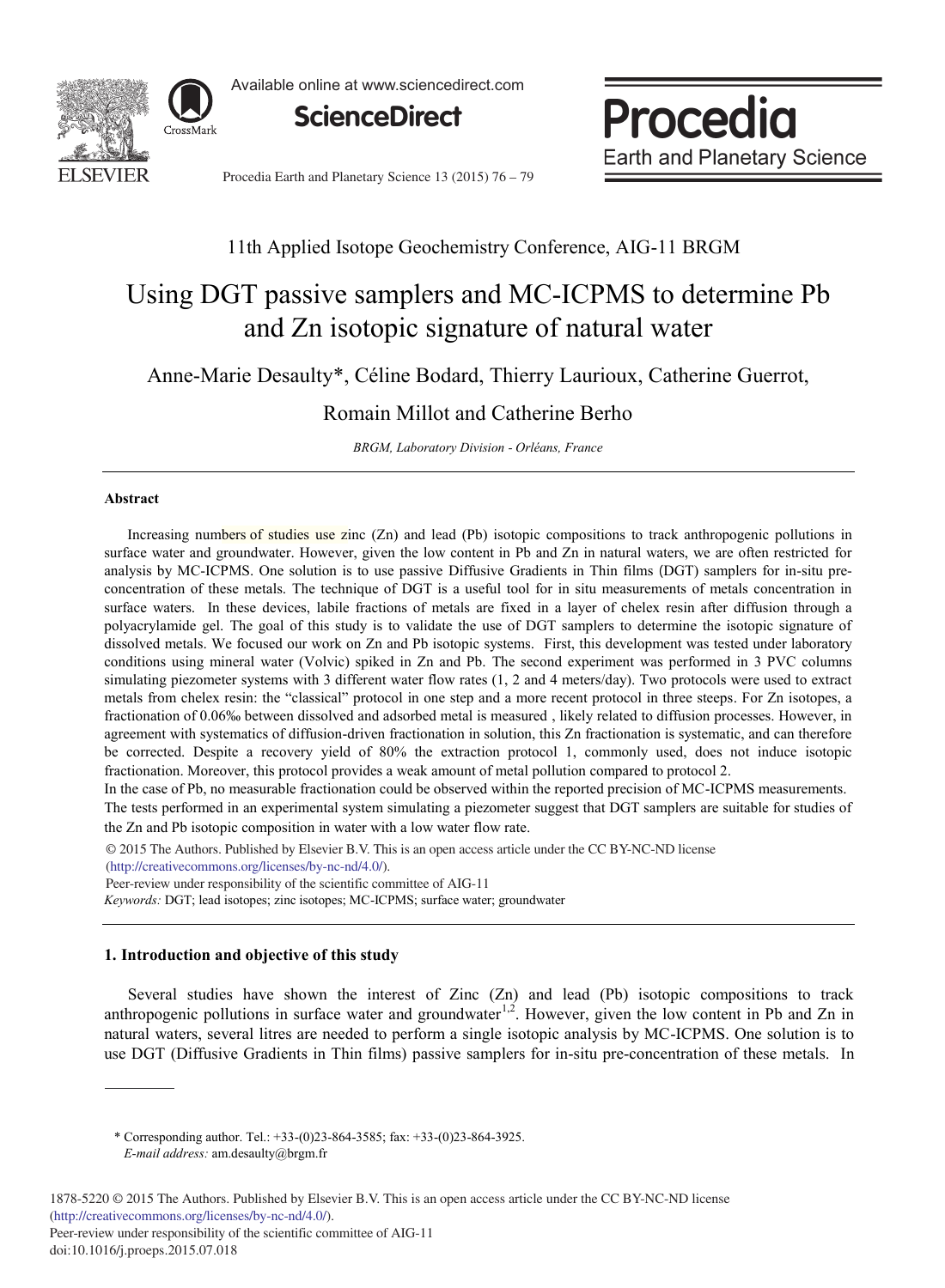these devices, labile fractions of metals are fixed in a layer of chelex resin after diffusion through a polyacrylamide gel. The mass of metal ions accumulated in the DGT resin allows the estimation of the mean labile soluble concentration in the environment where the DGT are immerged. Thus, DGT passive samplers are already commonly used to determine the concentration of metals in natural waters<sup>3</sup>. In contrast, few studies using DGT passive samplers to determine isotopic signature of natural water exists, this is related to the fact that many effects can alter the isotopic composition obtained by the DGT compared to the natural composition. First isotopic fractionation of natural composition can occur during the fixation on the resin, the Diffusive Boundary Layer (DBL) effects, more important for poorly or unstirred environments should particularly be controlled<sup>4</sup>. Secondly, a quantitative elution, especially for Zinc, from the resin gel is a prerequisite for its meaningful isotopic analysis as an incomplete recovery may result in isotopic fractionation. Moreover various contaminations can also impact the isotopic metal signature fixed on DGT. The aim of this study was to investigate these effects to use DGT passive samplers for the determination of Pb and Zn isotopic signature in natural waters.

### **2. Methodology**

All plastic equipment involved in the experiments was acid-cleaned before use. All acids used were purified by sub-boiling distillation. DGT were thoroughly rinsed by MQ water.

Two types of experiment were conducted:

(1) DGT samplers, with a 0.76 mm polyacrylamide gel, were immerged under laboratory conditions in 4.5L of mineral water (Volvic) spiked with Zn and Pb monoelementary solution at 1g/L. The solution was continuously stirred during the experiment using a shaking device. For Zn, DGT were immerged during 1 day and for Pb the exposure times were 1, 5 and 7 days.

(2) The second experiment was performed in experimental hall of "Suez Environnement". DGT were immerged in 3 PVC columns (height= 3.60 meters, internal diameter=0.4 meters) simulating piezometer systems with 3 different rates of water flow  $(1, 2 \text{ and } 4 \text{ meters/day})$ . The system was supplied by groundwater, Zn was coming only from groundwater ( $\approx$ 5μg/L), Pb was a mixing between groundwater and added spike with a content of about 0.7μg/L. This experiment allowed to simulate a low water flow rate environment and to verify the impact of the DLB on the isotopic composition of metals immobilized in DGT. For Zn, only DGT with a 0.76 mm polyacrylamide gel were used and immerged during 21 days. For Pb, DGT with 3 thicknesses of the hydrogel 0.78, 1.18, and 1.96 mm were immerged and the times of exposure were 6, 13 and 21 days.

After the immersion, the DGT units were disassembled and the resin gels were transferred into tubes in cleanroom. Two protocols were used to extract metals from chelex resin: (1) The "classical" protocol of elution described by Zhang et al.<sup>3</sup> is the addition of 1mL of 1N HNO<sub>3</sub> to the resine overnight. For this protocol, the recovery is about 80%<sup>5</sup>. As an incomplete recovery may result in isotopic fractionation, Malinovsky et al.<sup>5</sup> developed a new extraction protocol with a yield close to 100%. (2) This second protocol is processed in three successive steps: first 5ml of 3N HNO<sub>3</sub> are added to the resin and equilibrated overnight, then the resin is rinsed with 5ml of Milli-Q water. Finally, 5ml of concentrated  $HNO<sub>3</sub>$  (~15N) are added and the tubes containing this extractant are placed in a water bath on a hot plate ( $\sim$ 50 °C) and equilibrated with the resin for 3 hours. For the two protocols, blanks were proceeded to verify the metal contaminations introduced by the extraction protocols. The various fractions were evaporated in teflon beakers to dryness in cleanroom and analyzed by Q-ICPMS to measure the recovery yields and the blanks of extraction.

Prior to isotopic analyses, an anion-exchange purification was necessary to separate Zn from concomitant matrix elements, that include mostly Na, K, Ca and traces of Ni and Ti. The protocol used was adapted from Shiel<sup>6</sup>. Recovery of Zn from this protocol was checked by analyzing one aliquot before and after the chemical separation by Q-ICPMS. For all tests, the recoveries were close to 100%.

Zn and Pb isotopic compositions were measured using a Neptune MC-ICPMS (Thermo Fisher Scientific) at the BRGM. According to the contents, Pb isotopes were measured using two methods either with SEM-electron multiplier and standard-sample bracketing method vs. NIST SRM981, or with Faraday Cups with standardsample bracketing and Tl-doping correction method. Zn isotopes were measured after addition of Cu for external normalization and with standard-sample bracketing method vs. JMC Lyon.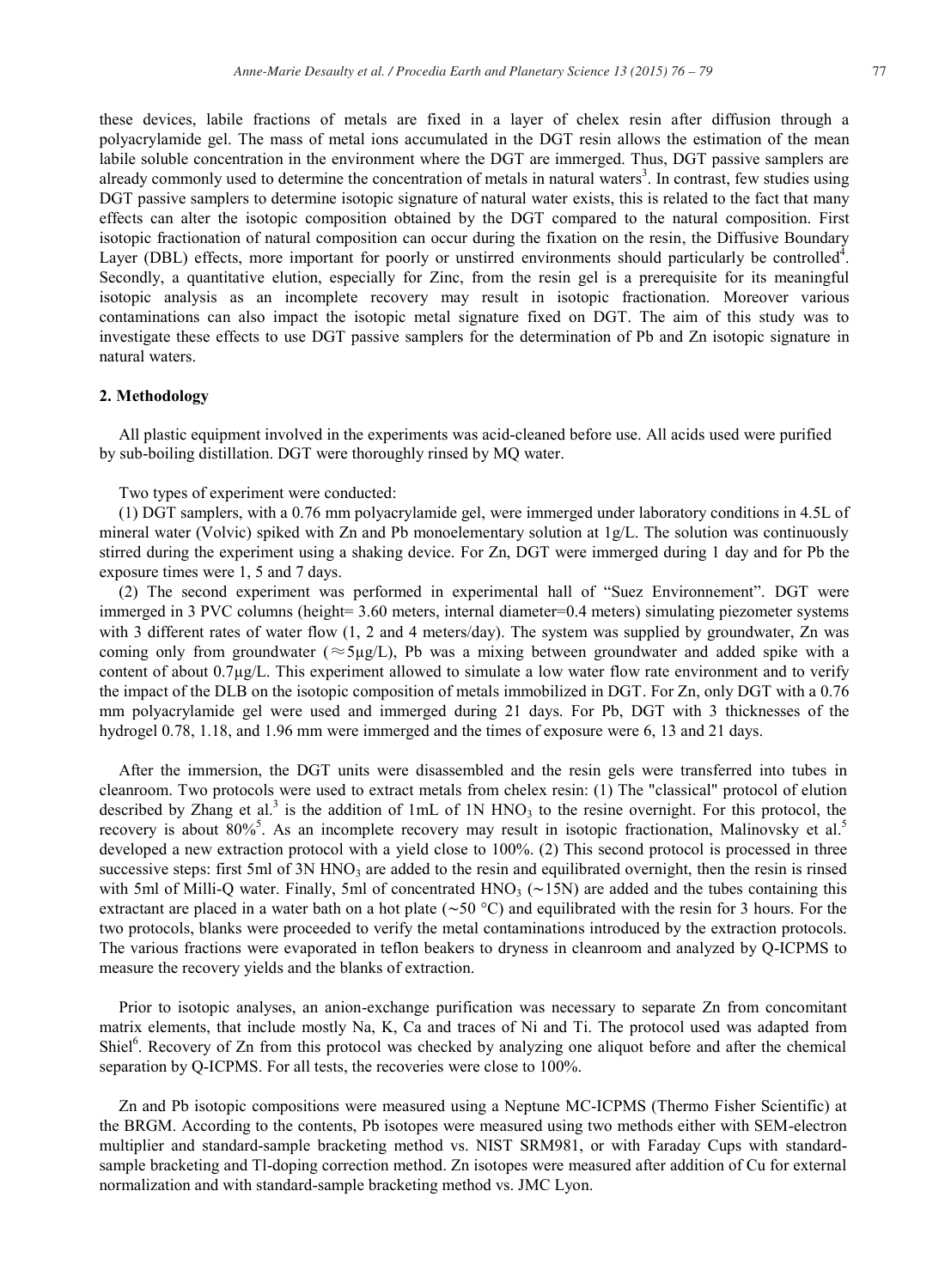#### **3. Results and discussion**

#### 3.1 Metal contaminations introduced by the extraction protocol

The analyses of blanks showed that the DGT rinsing by MQ water before use allowed decreasing significantly metal contaminations. The blanks were higher for protocol 2 compared to protocol 1. This is related to the step with "hot" and concentrated  $HNO<sub>3</sub>$ , which probably can alter the resin and/or tube with the release of metals. Compared to Pb, Zn blanks were very variable and higher. For example, Zn blanks (protocol 1) represented between 0.5-2% of amount accumulated by DGT immerged during 10 days in river, while Pb blanks represented only 0.05%. The blanks for Zn and Pb were negligible compared to the amounts of Zn and Pb used in this study. However for future studies, especially in order to analyze water with very low levels of metals, it will be necessary to develop a new protocol of DGT washing, limiting the amount of Zn provided by extraction protocol.

#### 3.2 DGT and Zn isotopes

The recoveries for the two extraction protocols were tested in cleanroom. For protocol 1, the yield was about 80%. This value is consistent with the results given by previous studies<sup>5</sup>. For the second, the use of "hot" concentrated HNO<sub>3</sub> did not increase significantly the elution efficiency  $(0.2\%)$ . This is the step of rinse by Milli-Q water that allowed ensuring recovery of Zn from the resin approaching 100%. For this protocol 2, we also measured yields higher than 100% (for example 111% for test 2). These high values for yields were probably related to metal contamination that occurs during the protocol of extraction.

For tests performed in cleanroom and in system simulating piezometers, there was no difference in isotopic signature between the two extraction protocols. Thus despite a recovery of 80%, the extraction protocol 1 commonly used, did not induce isotopic fractionation. However for two experiments, Zn extracted from DGT was depleted in heavy isotopes compared to the immersion solution (-0.06 ‰ for  $\delta^{66} \text{Zn}^{64} \text{Zn}$ ). This difference can be explained by the diffusion process, heavy isotopes diffuse more slowly compared to lighter isotopes through the hydrogel. A simple relation between the isotopic fractionation due to diffusion process and mass ratio is established by Richter<sup>7</sup>. With this relation it is possible to correct the isotopic ratios for DGT. As shown by Fig. 1., the corrected values for DGT are similar to the isotopic composition of the immersion solution.

$$
\delta^{\frac{m}{m2}} Z n_{DGT} - \delta^{\frac{m}{m2}} Z n_{sol} = -10^3 \ln \left[ \frac{m_1}{m_2} \right] \times \beta \tag{1}
$$

For the tests performed in system simulating piezometer, the Zn isotopic compositions were the same in the three columns with different flows and the values corrected by (1) were similar to the isotopic composition of groundwater supplying the system. The results suggest that DGT samplers are suitable for studies of the Zn isotopic composition in water even with a low water flow rate (1 meter/day).

#### 3.3 DGT and Pb isotopes

For tests performed in cleanroom, the isotopic ratios for DGT with different times of exposure 1, 5 and 7 days were similar to the bulk isotopic composition of the solution. No measurable fractionation could be observed within the reported precision of MC-ICPMS measurements (Fig. 1.).

For each system simulating piezometer, <sup>206</sup>Pb/<sup>204</sup>Pb ratios were similar at day= 6, 13 and 21 for the 3 thicknesses of the DGT hydrogel. After 21 days of immersion, <sup>206</sup>Pb/<sup>204</sup>Pb ratios for all DGT were similar to the isotopic ratio of the immersion solution, even for the lowest water flow column (1 meter/day). These results suggest that there is no influence of the "diffusive boundary Layer" effect on the Pb isotopic compositions fixed in DGT.